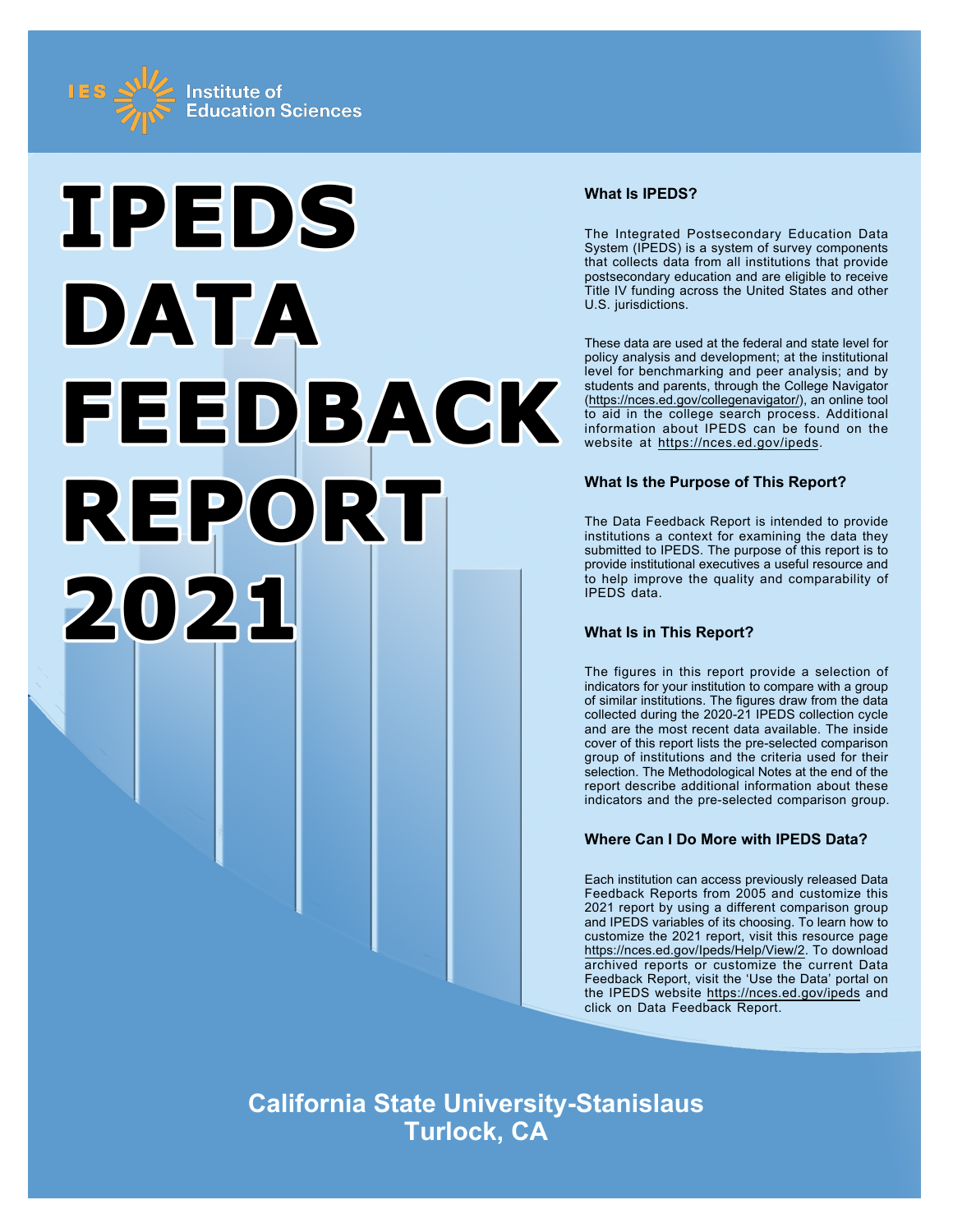# **COMPARISON GROUP**

Comparison group data are included to provide a context for interpreting your institution's indicators. If your institution did not define a custom comparison group for this report by July 15, 2021 NCES selected a comparison group for you. (In this case, the characteristics used to define the comparison group appears below.) The customized Data Feedback Report function available at<https://nces.ed.gov/ipeds/use-the-data/> can be used to reproduce the figures in this report using different peer groups.

Using some of your institution's characteristics, a group of comparison institutions was selected for you. The characteristics include Carnegie Classification of Masters Colleges and Universities (larger programs), public and enrollment of a similar size. This comparison group includes the following 30 institutions:

- Bridgewater State University (Bridgewater, MA)
- California State University-Bakersfield (Bakersfield, CA)
- Central Connecticut State University (New Britain, CT)
- Central Washington University (Ellensburg, WA)
- Coastal Carolina University (Conway, SC)
- College of Charleston (Charleston, SC)
- College of Staten Island CUNY (Staten Island, NY)
- CUNY Lehman College (Bronx, NY)
- Eastern Kentucky University (Richmond, KY)
- Eastern Washington University (Cheney, WA)
- Fort Hays State University (Hays, KS) Kean University (Union, NJ)
- Radford University (Radford, VA)
- Saint Cloud State University (Saint Cloud, MN)
- Slippery Rock University of Pennsylvania (Slippery Rock, PA)
- Southeastern Louisiana University (Hammond, LA)
- Southern Utah University (Cedar City, UT)
- Stockton University (Galloway, NJ)
- Tarleton State University (Stephenville, TX)
- The University of West Florida (Pensacola, FL)
- University of Alaska Anchorage (Anchorage, AK)
- University of Central Missouri (Warrensburg, MO)
- University of Central Oklahoma (Edmond, OK)
- University of Houston-Downtown (Houston, TX)
- University of Northern Iowa (Cedar Falls, IA)
- University of Wisconsin-La Crosse (La Crosse, WI)
- University of Wisconsin-Oshkosh (Oshkosh, WI)
- University of Wisconsin-Whitewater (Whitewater, WI)
- Western Carolina University (Cullowhee, NC)
- Youngstown State University (Youngstown, OH)

#### **The figures in this report have been organized and ordered into the following topic areas:**

| <b>Topic Area</b>                                    | <b>Figures</b>                        | Pages         |
|------------------------------------------------------|---------------------------------------|---------------|
| 1) Admissions (only for non-open-admissions schools) | 1 and $2$                             | 3             |
| 2) Student Enrollment                                | 3, 4, 5 and 6                         | 3 and 4       |
| 3) Awards                                            |                                       | 4             |
| 4) Charges and Net Price                             | 8 and 9                               | 5             |
| 5) Student Financial Aid                             | 10 and 11                             | 5             |
| 6) Military Benefits*                                | [No charts applicable]                |               |
| 7) Retention and Graduation Rates                    | 12, 13, 14, 15, 16, 17, 18, 19 and 20 | 6, 7, 8 and 9 |
| 8) Finance                                           | 21 and 22                             | 10            |
| 9) Staff                                             | 23 and 24                             | 10 and 11     |
| 10) Libraries*                                       | 25 and 26                             | 11            |

\*These figures only appear in customized Data Feedback Reports (DFRs), which are available through Use the Data portal on the IPEDS website.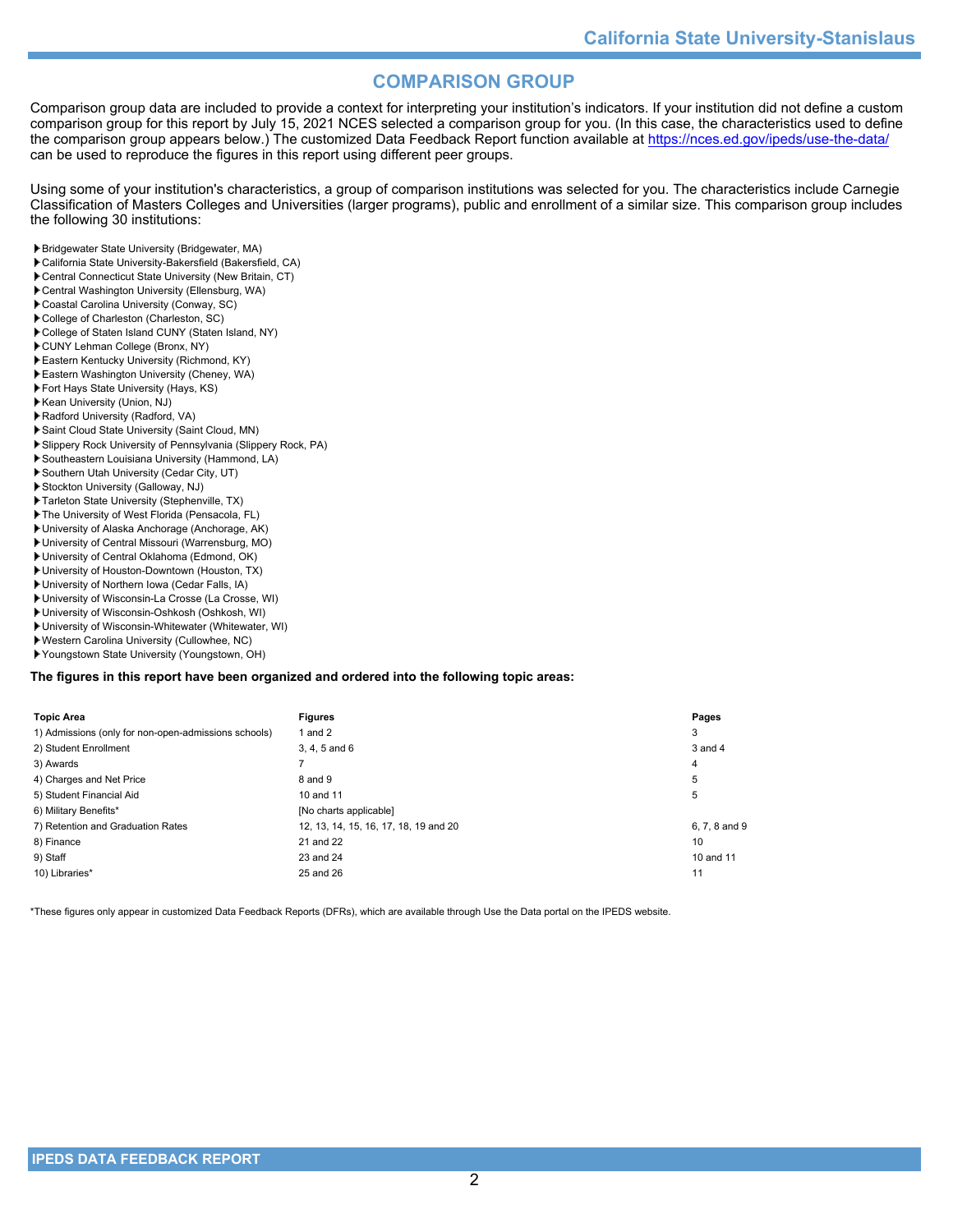**Figure 1. Number of first-time undergraduate students who applied, were admitted, and enrolled full and part time: Fall 2020**



NOTE: Admissions data are presented only for institutions that do not have an open admission policy, and apply to first-time, degree/certificate-seeking undergraduate students only. For details, see the Methodological Notes. N is the number of institutions in the comparison group.

SOURCE: U.S. Department of Education, National Center for Education Statistics, Integrated Postsecondary Education Data System (IPEDS): Winter 2020-21, Admissions component.

### **Figure 2. Percent of first-time undergraduate applicants admitted, and percent of admitted students enrolled full and part time: Fall 2020**



NOTE: Admissions data are presented only for institutions that do not have an open admission policy, and apply to first-time, degree/certificate-seeking undergraduate students only. For details, see the Methodological Notes. See 'Use of Median Values for Comparison Group' for how median values are determined. N is the number of institutions in the comparison group.

SOURCE: U.S. Department of Education, National Center for Education Statistics, Integrated Postsecondary Education Data System (IPEDS): Winter 2020-21, Admissions component.

## **Figure 3. Percent of all students enrolled, by race/ethnicity, and percent of students who are women: Fall 2020**



**The Comparison Group Median (N=30)** Comparison Group Median (N=30)

NOTE: For more information about disaggregation of data by race and ethnicity, see the Methodological Notes. Median values for the comparison group will not add to 100%. See 'Use of Median Values for Comparison Group' for how median values are determined. N is the number of institutions in the comparison group.

SOURCE: U.S. Department of Education, National Center for Education Statistics, Integrated Postsecondary Education Data System (IPEDS): Spring 2021, Fall Enrollment component.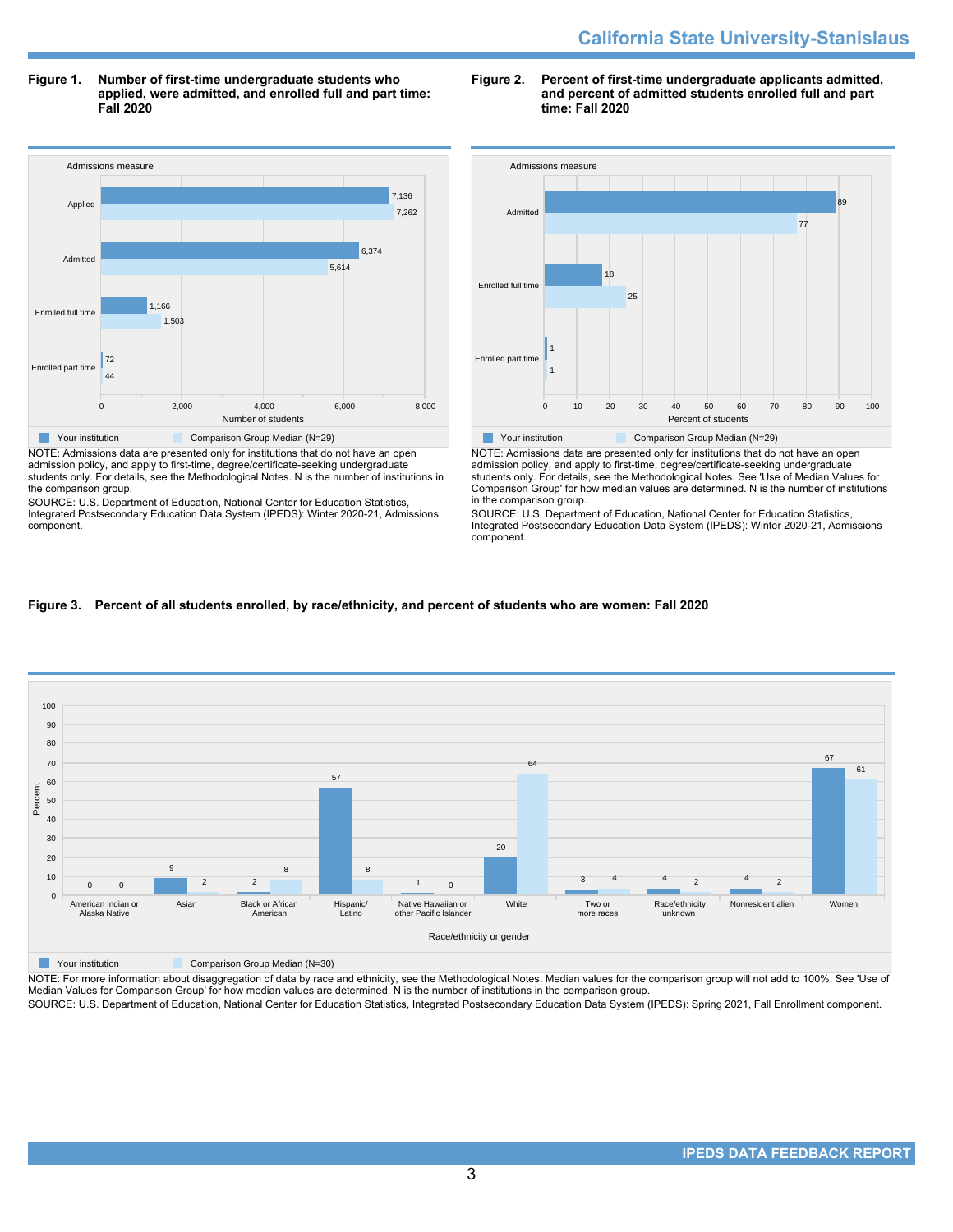**Figure 4. 12-month FTE enrollment, total unduplicated headcount, full- and part-time undergraduate headcount (2019-20) and total fall enrollment, full-time and part-time undergraduate fall enrollment (Fall 2020)**



NOTE: For details on calculating full-time equivalent (FTE) enrollment, see Calculating FTE in the Methodological Notes. Total headcount, FTE, and full- and part-time fall enrollment include both undergraduate and postbaccalaureate students, when applicable. N is the number of institutions in the comparison group.

SOURCE: U.S. Department of Education, National Center for Education Statistics, Integrated Postsecondary Education Data System (IPEDS): Fall 2020, 12-month Enrollment component and Spring 2021, Fall Enrollment component.

### **Figure 6. Percent of students enrolled in distance education courses, by amount of distance education and student level: 2019-20**



NOTE: N is the number of institutions in the comparison group.

SOURCE: U.S. Department of Education, National Center for Education Statistics, Integrated Postsecondary Education Data System (IPEDS): Fall 2020, 12-month Enrollment component.

### **Figure 5. Percent of students enrolled in distance education courses, by amount of distance education and student level: Fall 2020**



NOTE: N is the number of institutions in the comparison group. SOURCE: U.S. Department of Education, National Center for Education Statistics, Integrated Postsecondary Education Data System (IPEDS): Spring 2021, Fall Enrollment component.

### **Figure 7. Number of degrees awarded, by level: 2019-20**



NOTE: For additional information about postbaccalaureate degree levels, see the Methodology Notes. N is the number of institutions in the comparison group. SOURCE: U.S. Department of Education, National Center for Education Statistics, Integrated Postsecondary Education Data System (IPEDS): Fall 2020, Completions component.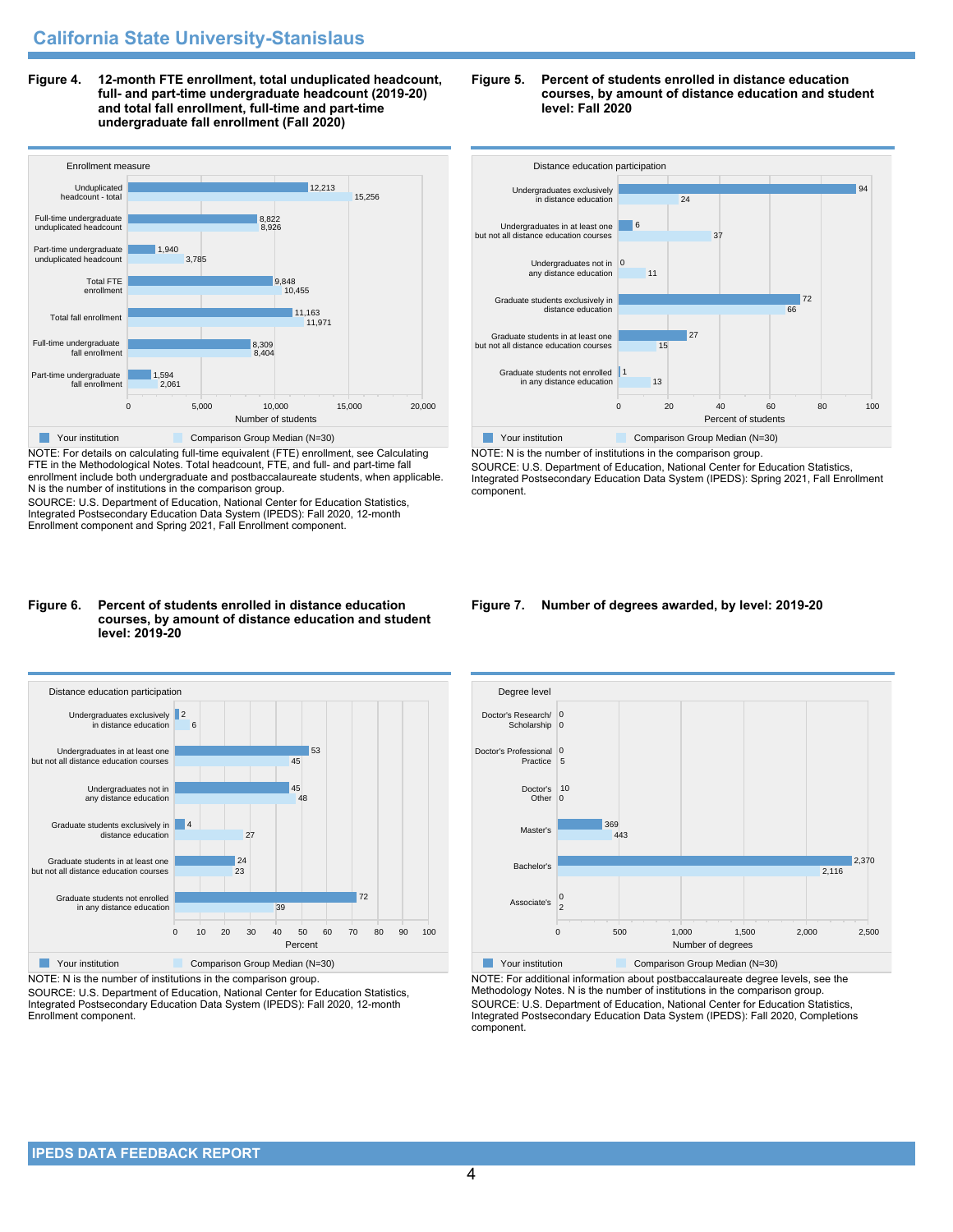# **California State University-Stanislaus**

### **Figure 8. Tuition and required fees for full-time, first-time degree/certificate-seeking undergraduates: Academic years 2017-18 to 2020-21**



NOTE: The tuition and required fees shown here are the lowest reported from the categories of in-district, in-state, and out-of-state. N is the number of institutions in the comparison group.

SOURCE: U.S. Department of Education, National Center for Education Statistics, Integrated Postsecondary Education Data System (IPEDS): Fall 2020, Institutional Characteristics component.

#### **Figure 9. Average net price of attendance for full-time, first-time degree/certificate-seeking undergraduate students, who were awarded grant or scholarship aid: 2017-18 to 2019- 20**



NOTE: Average net price is for full-time, first-time degree/certificate-seeking undergraduate students and is generated by subtracting the average amount of federal, state/local government, and institutional grant and scholarship awarded aid from the total cost of attendance. Total cost of attendance is the sum of published tuition and required fees (lower of in-district or in-state for public institutions), books and supplies, and the weighted average of room and board and other expenses. For details, see the Methodological Notes. N is the number of institutions in the comparison group. SOURCE: U.S. Department of Education, National Center for Education Statistics, Integrated Postsecondary Education Data System (IPEDS): Fall 2020, Institutional Characteristics component and Winter 2020-21, Student Financial Aid component.

### **Figure 11. Average amounts of awarded grant or scholarship aid, or loans awarded to full-time, first-time degree/certificateseeking undergraduate students, by type of aid: 2019-20**



NOTE: Any grant aid above includes grant or scholarship aid awarded from the federal government, state/local government, or the institution. Federal grants include Federal Pell grants and other federal grants. Any loans include federal loans and other loans awarded to students. For details on how students are counted for financial aid reporting, see Cohort Determination in the Methodological Notes. N is the number of institutions in the comparison group.

SOURCE: U.S. Department of Education, National Center for Education Statistics, Integrated Postsecondary Education Data System (IPEDS): Winter 2020-21, Student Financial Aid component.



NOTE: Any grant aid above includes grant or scholarship aid awarded from the federal government, state/local government, or the institution. Federal grants include Federal Pell grants and other federal grants. Any loans include federal loans and other loans awarded to students. Average amounts of aid were calculated by dividing the total aid awarded by the unduplicated count of recipients at each institution. N is the number of institutions in the comparison group.

SOURCE: U.S. Department of Education, National Center for Education Statistics, Integrated Postsecondary Education Data System (IPEDS): Winter 2020-21, Student Financial Aid component.

## **Figure 10. Percent of full-time, first-time degree/certificate-seeking undergraduate students who were awarded grant or scholarship aid, or loans, by type of aid: 2019-20**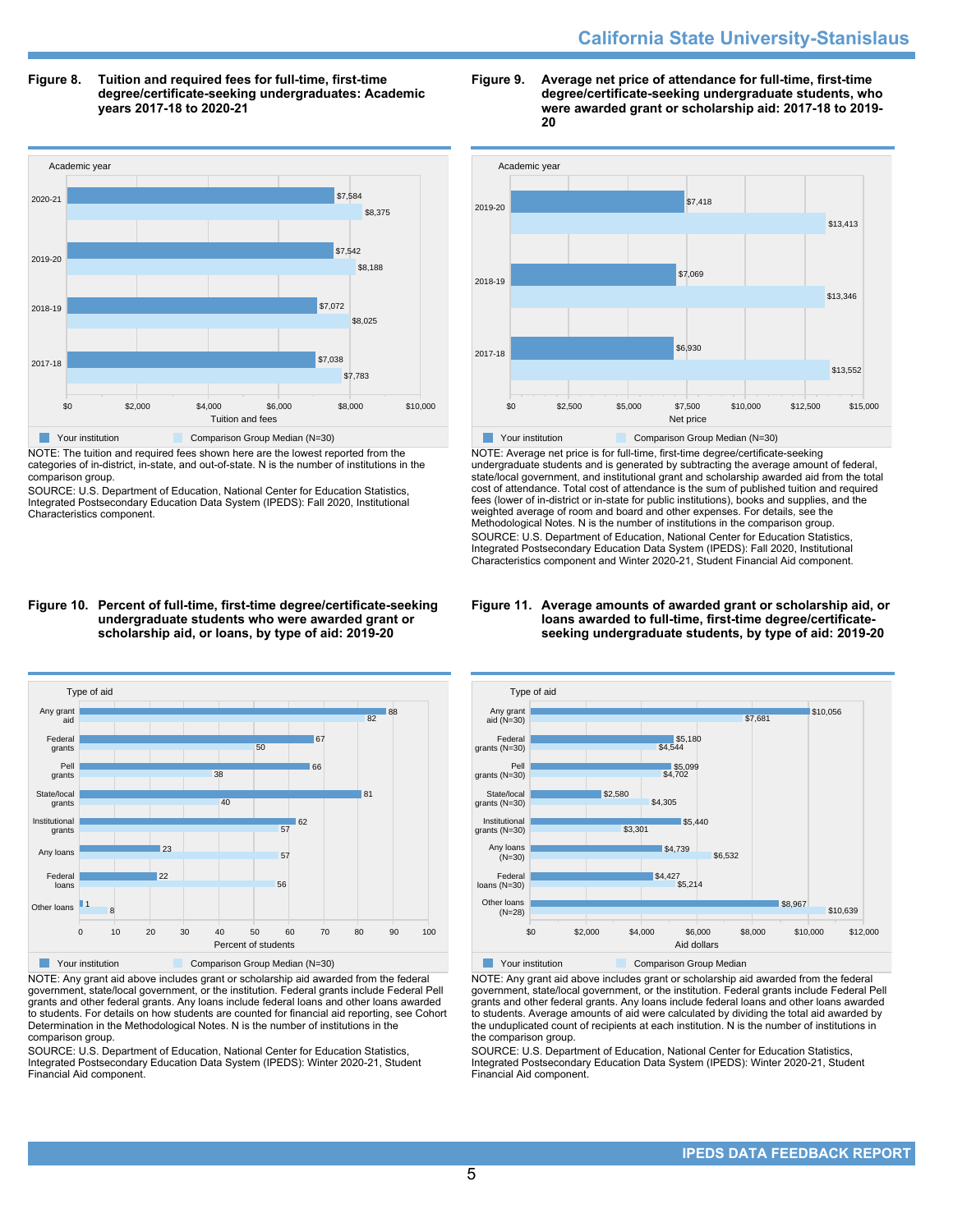**Figure 12. Retention rates of first-time bachelor's degree-seeking students, by attendance status: Fall 2019 cohort**



NOTE: Retention rates are measured from the fall of first enrollment to the following fall. Academic reporting institutions report retention data for the Fall 2019 cohort of students who are still enrolled as of the institution's official fall reporting date or as of October 15, 2020. Program reporters determine the cohort with enrollment any time between August 1 - October 31, 2019 and retention based on August 1, 2020. Four-year institutions report retention rates for students seeking a bachelor's degree. For more details, see the Methodological Notes. N is the number of institutions in the comparison group. SOURCE: U.S. Department of Education, National Center for Education Statistics, Integrated Postsecondary Education Data System (IPEDS): Spring 2021, Fall Enrollment component.



NOTE: Graduation rate cohort includes all full-time, first-time degree/certificate-seeking undergraduate students. Graduation and transfer-out rates are the Student Right-to-Know rates. Only institutions with mission to prepare students to transfer are required to report transfer out. For more details, see the Methodological Notes. N is the number of institutions in the comparison group.

SOURCE: U.S. Department of Education, National Center for Education Statistics, Integrated Postsecondary Education Data System (IPEDS): Winter 2020-21, Graduation Rates component.



## **Figure 14. Graduation rates of full-time, first-time degree/certificate-seeking undergraduates within 150% of normal time to program completion, by race/ethnicity: 2014 cohort**

**The Comparison Group Median** Comparison Group Median

NOTE: For more information about disaggregation of data by race and ethnicity, see the Methodological Notes. The graduation rates are the Student Right-to-Know (SRK) rates. Median values for the comparison group will not add to 100%. N is the number of institutions in the comparison group.

SOURCE: U.S. Department of Education, National Center for Education Statistics, Integrated Postsecondary Education Data System (IPEDS): Winter 2020-21, Graduation Rates component.

### **Figure 13. Graduation and transfer-out rates of full-time, first-time degree/certificate-seeking undergraduates within 150% of normal time to program completion: 2014 cohort**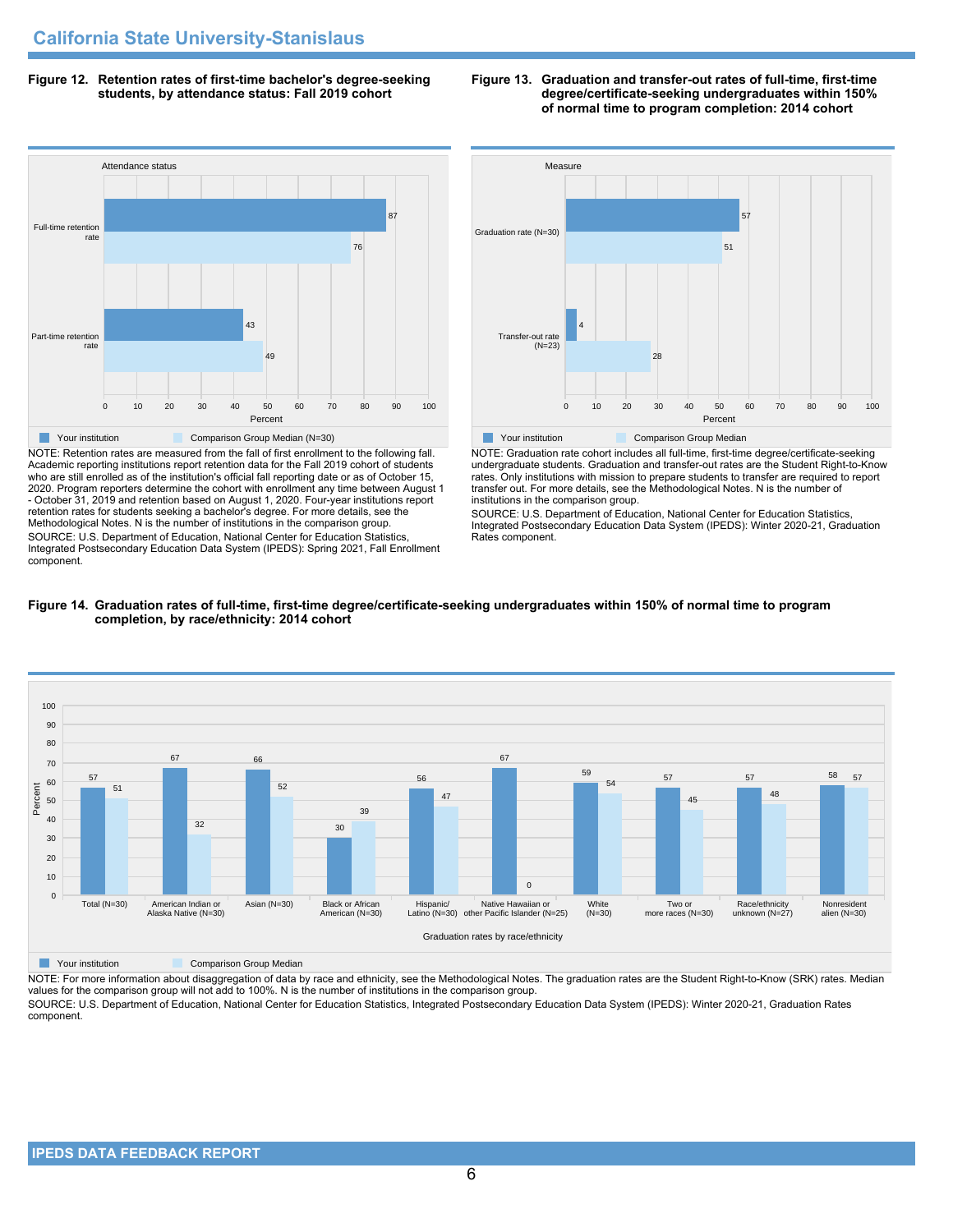**Figure 15. Graduation rates of full-time, first-time degree/certificateseeking undergraduates within 150% of normal time to program completion, by type of aid: 2014 cohort**

**Figure 16. Bachelor's degree graduation rates of full-time, first-time bachelor's degree-seeking undergraduates within 4 years, 6 years, and 8 years: 2012 cohort**



NOTE: Graduation rate cohort includes all full-time, first-time degree/certificate-seeking undergraduate students. Data were collected on those students, who at entry of the cohort, were awarded a Pell Grant and students who were awarded a Subsidized Stafford loan, but did not receive a Pell Grant. Graduation rates are the Student Right-to-Know rates. For more details, see the Methodological Notes. N is the number of institutions in the comparison group.

SOURCE: U.S. Department of Education, National Center for Education Statistics, Integrated Postsecondary Education Data System (IPEDS): Winter 2020-21, Graduation Rates component.



NOTE: The 4-, 6-, and 8-year graduation rates are calculated using the number of students who completed a bachelor's or equivalent degree from a cohort of students who entered the institution seeking a bachelor's or equivalent degree. For details, see the Methodological Notes. N is the number of institutions in the comparison group. Medians are not reported for comparison groups with less than three values.

SOURCE: U.S. Department of Education, National Center for Education Statistics, Integrated Postsecondary Education Data System (IPEDS): Winter 2020-21, 200% Graduation Rates component.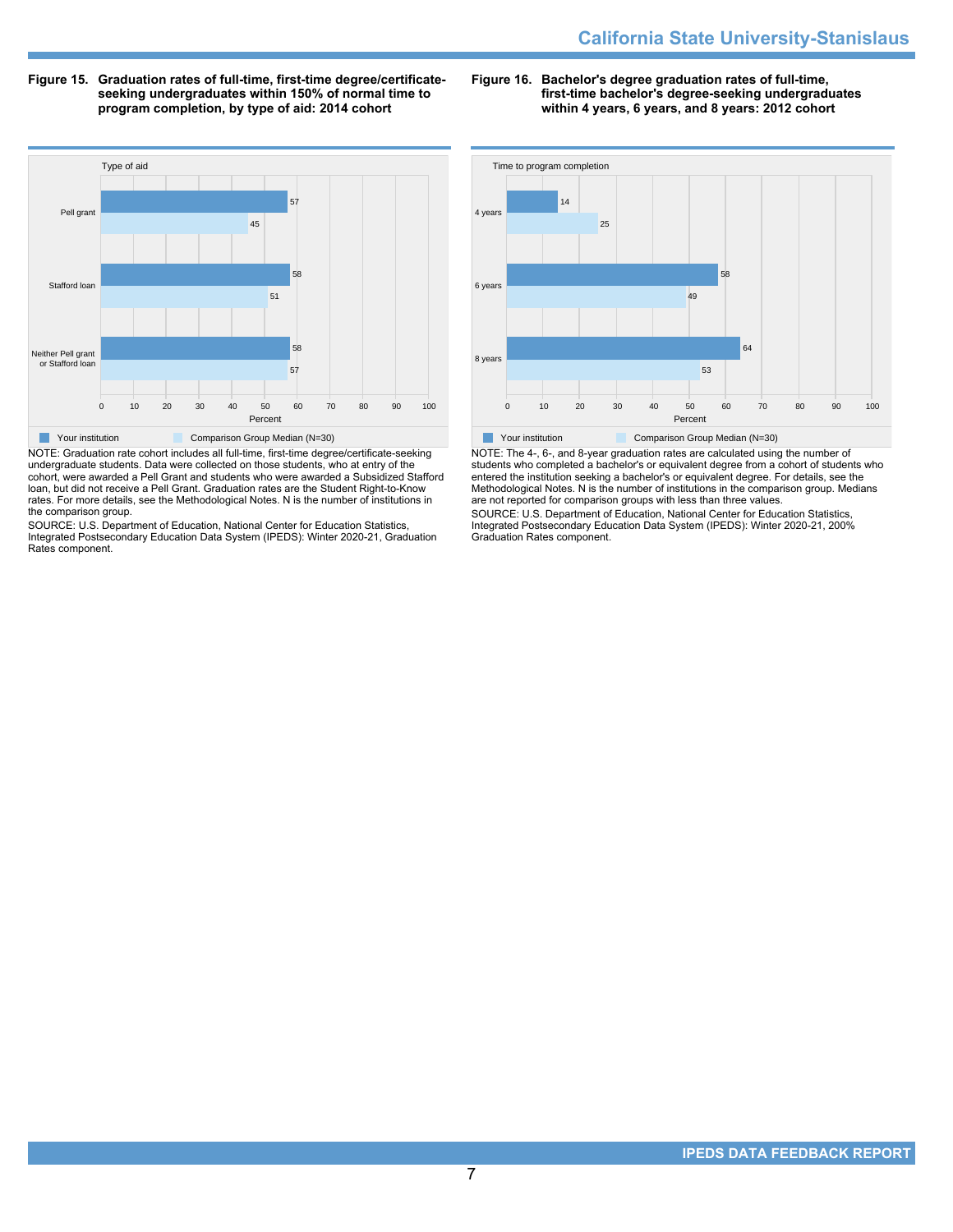# **California State University-Stanislaus**

### **Figure 17. Award and enrollment rates of first-time, full-time, degree/certificate-seeking undergraduates after 8 years of entry, by Pell status: 2012-13 cohort**



NOTE: Award measures are based on the highest award received after 8 years of entry and enrollment measures are based on students who did not receive an award after 8 years of entry. Student cohorts (i.e., First-time, full-time; First-time, part-time; Non-first-time, full-time; and Non-first-time, part-time) are degree/certificate-seeking undergraduate students who entered the institution between July 1, 2012-June 30, 2013. Pell recipients are students with demonstrated financial need. For more details, see the Methodological Notes. N is the number of institutions in the comparison group. Medians are not reported for comparison groups with less than three values.

SOURCE: U.S. Department of Education, National Center for Education Statistics, Integrated Postsecondary Education Data System (IPEDS): Winter 2020-21, Outcome Measures component.

### **Figure 18. Award and enrollment rates of first-time, part-time, degree/certificate-seeking undergraduates after 8 years of entry, by Pell status: 2012-13 cohort**



NOTE: Award measures are based on the highest award received after 8 years of entry and enrollment measures are based on students who did not receive an award after 8 years of entry. Student cohorts (i.e., First-time, full-time; First-time, part-time; Non-first-time, full-time; and Non-first-time, part-time) are degree/certificate-seeking undergraduate students who entered the institution between July 1, 2012-June 30, 2013. Pell recipients are students with demonstrated financial need. For more details, see the Methodological Notes. N is the number of institutions in the comparison group. Medians are not reported for comparison groups with less than three values. SOURCE: U.S. Department of Education, National Center for Education Statistics, Integrated Postsecondary Education Data System (IPEDS): Winter 2020-21, Outcome Measures component.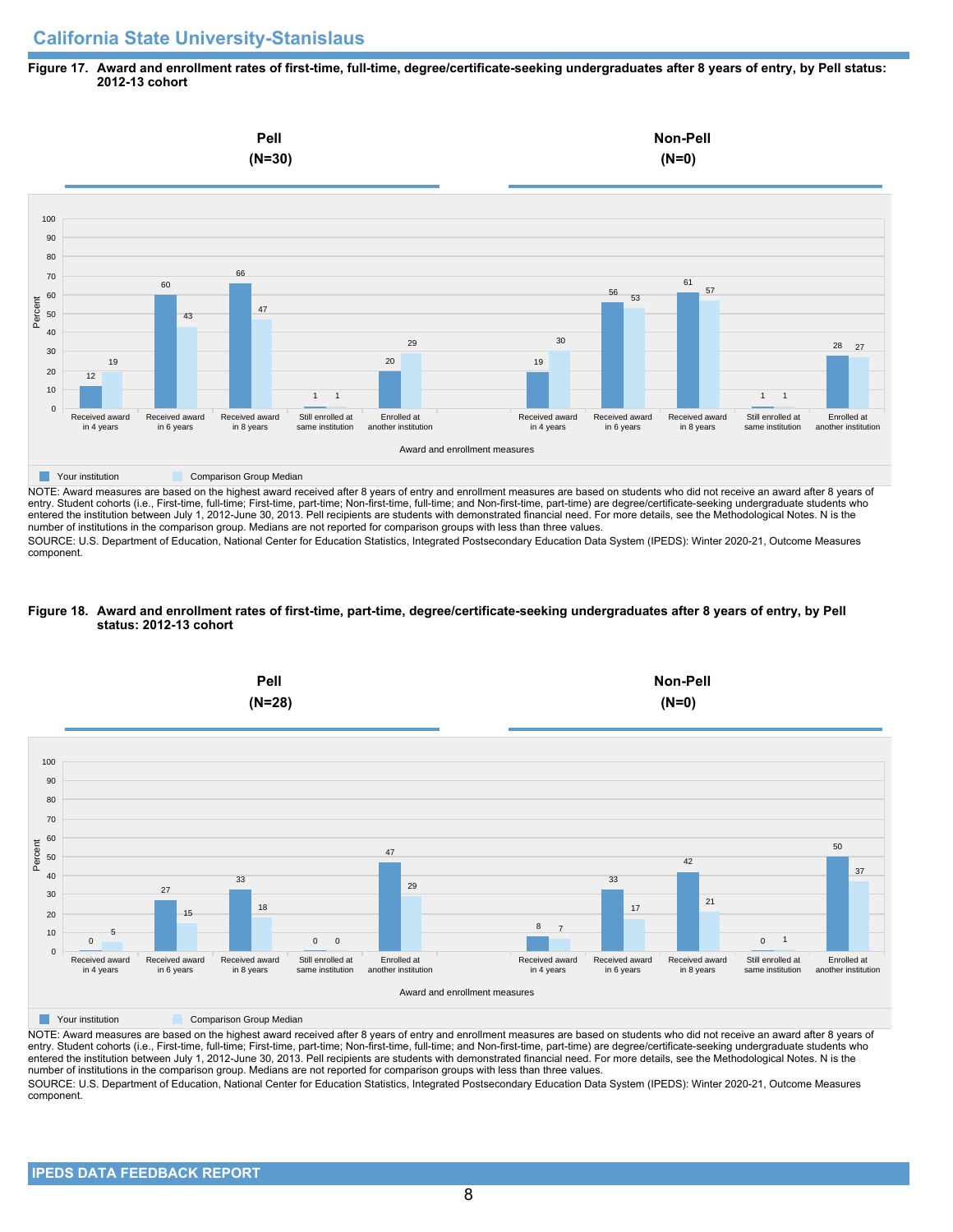### **Figure 19. Award and enrollment rates of non-first-time, full-time, degree/certificate-seeking undergraduates after 8 years of entry, by Pell status: 2012-13 cohort**



entry. Student cohorts (i.e., First-time, full-time; First-time, part-time; Non-first-time, full-time; and Non-first-time, part-time) are degree/certificate-seeking undergraduate students who entered the institution between July 1, 2012-June 30, 2013. Pell recipients are students with demonstrated financial need. For more details, see the Methodological Notes. N is the number of institutions in the comparison group. Medians are not reported for comparison groups with less than three values.

SOURCE: U.S. Department of Education, National Center for Education Statistics, Integrated Postsecondary Education Data System (IPEDS): Winter 2020-21, Outcome Measures component.

### **Figure 20. Award and enrollment rates of non-first-time, part-time, degree/certificate-seeking undergraduates after 8 years of entry, by Pell status: 2012-13 cohort**



NOTE: Award measures are based on the highest award received after 8 years of entry and enrollment measures are based on students who did not receive an award after 8 years of entry. Student cohorts (i.e., First-time, full-time; First-time, part-time; Non-first-time, full-time; and Non-first-time, part-time) are degree/certificate-seeking undergraduate students who entered the institution between July 1, 2012-June 30, 2013. Pell recipients are students with demonstrated financial need. For more details, see the Methodological Notes. N is the number of institutions in the comparison group. Medians are not reported for comparison groups with less than three values. SOURCE: U.S. Department of Education, National Center for Education Statistics, Integrated Postsecondary Education Data System (IPEDS): Winter 2020-21, Outcome Measures component.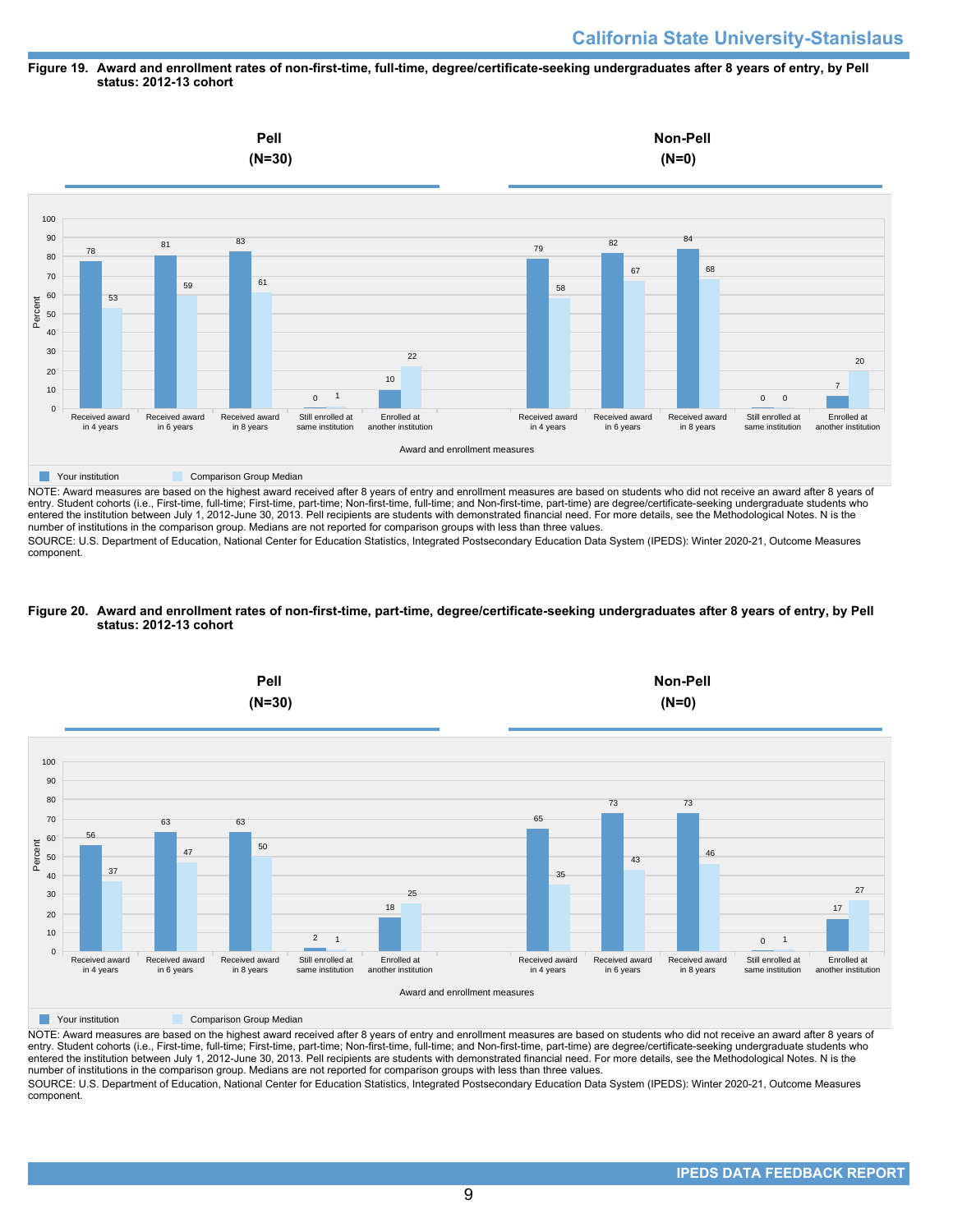**Figure 21. Percent distribution of core revenues, by source: Fiscal year 2020**

#### Revenue source 0 10 20 30 40 50 60 70 80 90 100 Percent of total core revenues Other core revenues Investment return 1 Private gifts, grants, 1<br>and contracts 2 Government grants and contracts Local appropriations **State** appropriations Tuition and fees 9 9  $\overline{20}$ 28 0 0 27 46  $39$ 15 **The Comparison Group Median (N=30)** Comparison Group Median (N=30)

NOTE: The comparison group median is based on those members of the comparison group that report finance data using the same accounting standards as the comparison institution. For more information, see the Methodological Notes. N is the number of institutions in the comparison group.

SOURCE: U.S. Department of Education, National Center for Education Statistics, Integrated Postsecondary Education Data System (IPEDS): Spring 2021, Finance component.



NOTE: Expenses per full-time equivalent (FTE) enrollment, particularly instruction, may be inflated because finance data includes all core expenses while FTE reflects credit activity only. For details on calculating FTE enrollment and a detailed definition of core expenses, see the Methodological Notes. N is the number of institutions in the comparison group. SOURCE: U.S. Department of Education, National Center for Education Statistics, Integrated Postsecondary Education Data System (IPEDS): Fall 2020, 12-month Enrollment component and Spring 2021, Finance component.

# **Figure 23. Full-time equivalent staff, by occupational category: Fall 2020**



**The Comparison Group Median (N=30)** Comparison Group Median (N=30)

NOTE: Graduate assistants are not included. For calculation details, see the Methodological Notes. N is the number of institutions in the comparison group. SOURCE: U.S. Department of Education, National Center for Education Statistics, Integrated Postsecondary Education Data System (IPEDS): Spring 2021, Human Resources component.

### **Figure 22. Core expenses per FTE enrollment, by function: Fiscal year 2020**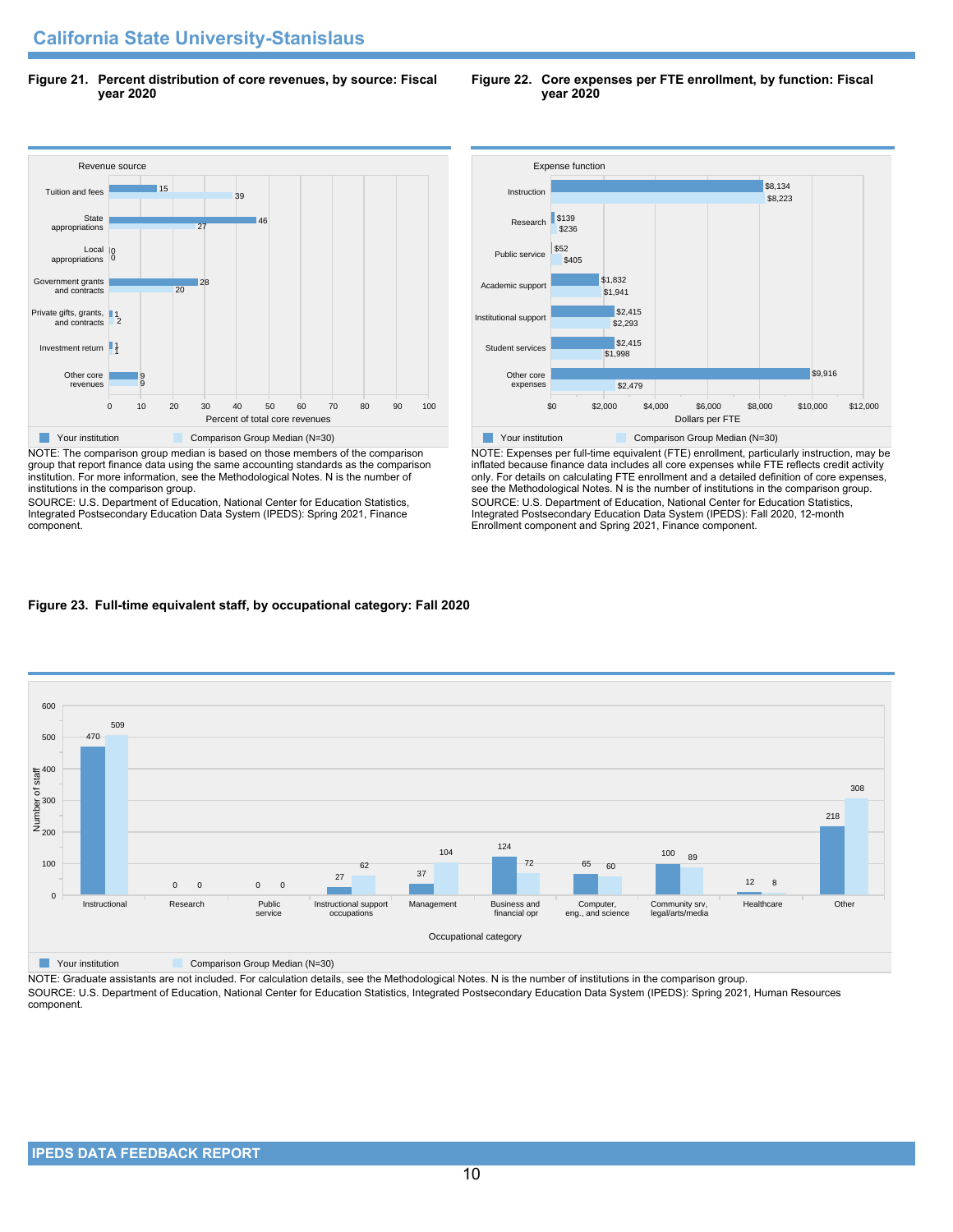**Figure 24. Average salaries of full-time instructional non-medical staff equated to 9-months worked, by academic rank: Academic year 2020-21**

**Figure 25. Percent distribution of library collection, by material type: Fiscal Year 2020**



NOTE: See Methodology Notes for more details on average salary. N is the number of institutions in the comparison group.

SOURCE: U.S. Department of Education, National Center for Education Statistics, Integrated Postsecondary Education Data System (IPEDS): Spring 2021, Human Resources component.



SOURCE: U.S. Department of Education, National Center for Education Statistics, Integrated Postsecondary Education Data System (IPEDS): Spring 2021, Academic Libraries component.

### **Figure 26. Percent distribution of library expenses, by function: Fiscal Year 2020**



NOTE: N is the number of institutions in the comparison group.

SOURCE: U.S. Department of Education, National Center for Education Statistics, Integrated Postsecondary Education Data System (IPEDS): Spring 2021, Academic Libraries component.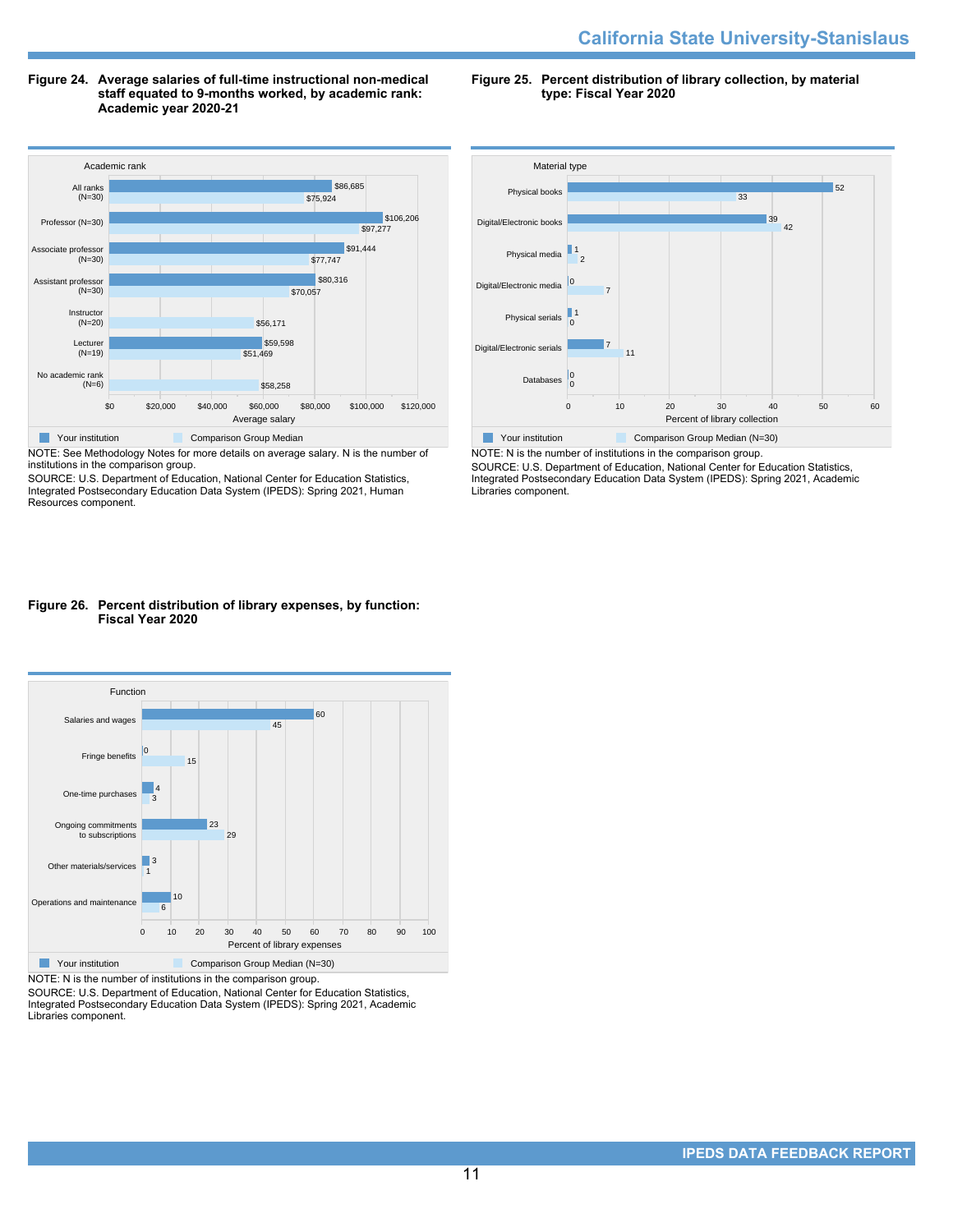# **METHODOLOGICAL NOTES**

## **Overview**

This report is based on data supplied by institutions to IPEDS during 2020-21 data collection year. Response rates exceeded 99% for most surveys. IPEDS data release memos at <https://nces.ed.gov/ipeds/use-the-data/survey-components> provide an overview of the number of institutions responding to the survey components. Furthermore, data used in this report are provisional level and may be revised for a limited time through the IPEDS Prior Year Revision system.

## **Use of Median Values for Comparison Group**

This report compares your institution's data to the median value for the comparison group for each indicator shown in the figure. If more than one indicator is present in a figure, the median values are determined separately for each indicator. Medians are not displayed for comparison groups with fewer than three values. Where percentage distributions are presented, median values may not add to 100%. To access all the data used to create the figures included in this report, go to 'Use the Data' portal on the IPEDS website at this provided link (<https://nces.ed.gov/ipeds>).

## **Missing Indicators**

If a indicator is not reported for your institution, the omission indicates that the indicator is not relevant to your institution and the data were not collected. Not all notes may be applicable to your report.

## **Use of Imputed Data**

All IPEDS data are subject to imputation for total (institutional) and partial (item) nonresponse. If necessary, imputed values were used to prepare your report.

## **Data Confidentiality**

IPEDS data are not collected under a pledge of confidentiality.

## **Disaggregation of Data by Race/Ethnicity**

When applicable, some indicators are disaggregated by race/ethnicity. Data disaggregated by race/ethnicity have been reported using the 1997 Office of Management and Budget categories. Detailed information about the race/ethnicity categories can be found at <https://nces.ed.gov/ipeds/Section/Resources>.

## **Cohort Determination for Reporting Student Financial Aid, Graduation Rates, and Outcome Measures**

Student cohorts for reporting Student Financial Aid and Graduation Rates data are based on the reporting type of the institution. For institutions that report based on an academic year (those operating on standard academic terms), student counts and cohorts are based on fall term data. Student counts and cohorts for program reporters (those that do not operate on standard academic terms) are based on unduplicated counts of students enrolled during a full 12-month period.

Student cohorts for reporting Outcome Measures are based on a full-year cohort from July 1-June 30 for all degree-granting institutions.

# **DESCRIPTION OF INDICATORS USED IN THE FIGURES**

## **Admissions (only for non-open-admissions schools)**

### *Admissions and Test Score Data*

Admissions and test score data are presented only for institutions that do not have an open admission policy, and apply to first-time, degree/certificate-seeking undergraduate students only. Applicants include only those students who fulfilled all requirements for consideration for admission and who were notified of one of the following actions: admission, non-admission, placement on a wait list, or application withdrawn (by applicant or institution). Admitted applicants (admissions) include wait-listed students who were subsequently offered admission. Early decision, early action, and students who began studies during the summer prior to the fall reporting period are included. For customized Data Feedback Reports, test scores are presented only if scores are required for admission.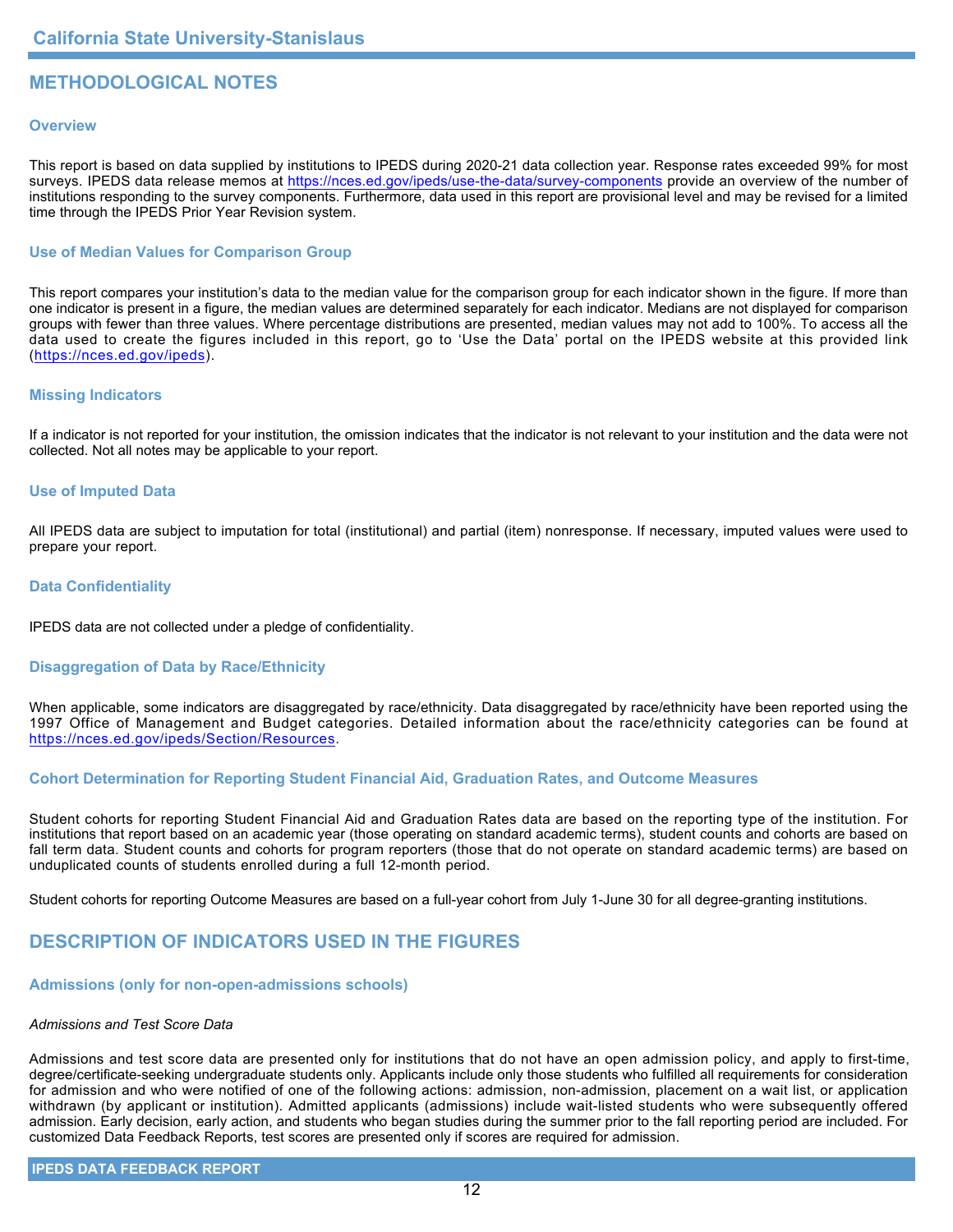## **Student Enrollment**

### *Enrollment Counts*

12-month Enrollment captures a cumulative unduplicated headcount of enrollment over the full 12-month period beginning July 1 and ending June 30. In contrast, Fall Enrollment captures number of students enrolled on a particular date in the fall. Fall enrollment is often referred to as a "snapshot" of an institution's enrollment at a specific time.

### *FTE Enrollment*

The full-time equivalent (FTE) enrollment used in this report is the sum of the institution's FTE undergraduate enrollment and FTE graduate enrollment (as calculated from or reported on the 12-month Enrollment component). Undergraduate and graduate FTE are estimated using 12-month instructional activity (credit and/or contact hours). See "Calculation of FTE Students (using instructional activity)" in the IPEDS Glossary at <https://surveys.nces.ed.gov/ipeds/VisGlossaryAll.aspx>.

## **Completions**

### *Completions and Completers*

Completions collects data on undergraduate and graduate completions and completers in a 12-month period. Completions are the counts of postsecondary awards granted where each award reported once but multiple awards may be reported for one recipient. Completers are the counts of students granted postsecondary awards. The count of completers is collected in two ways. The first way counts all completers, while the second way counts completers by award level (e.g., number of associate's completers, number of bachelor's completers).

## **Student Financial Aid**

### *Financial Aid Recipients and Amounts*

Student Financial Aid collects the counts of undergraduate students awarded different types of financial aid and the total amounts of aid awarded. The average dollar amount of aid awarded is then calculated. In addition, Student Financial Aid collects counts of full-time, first-time undergraduate student awarded aid and amounts of aid, and counts and disbursed amounts for undergraduate and graduate students receiving military education benefits.

### **Charges and Average Net Price**

### *Average Institutional Net Price*

IPEDS collects data to calculate average net price at each institution for two groups of undergraduate students: those awarded grant and scholarship aid and those awarded Title IV federal aid.

Average net price is calculated for full-time, first-time degree/certificate-seeking undergraduates who were awarded grant or scholarship aid from the federal government, state/local government, or the institution anytime during the academic year. For public institutions, this includes only students who paid the in-state or in-district tuition rate. Other sources of grant aid are excluded. Average net price is generated by subtracting the average amount of federal, state/local government, and institutional grant and scholarship aid from the total cost of attendance. Total cost of attendance is the sum of published tuition and required fees (lower of in-district or in-state for public institutions), books and supplies, and the weighted average of room and board, and other expenses.

For the purpose of the IPEDS reporting, aid awarded refers to financial aid that was awarded to, and accepted by, a student. This amount may differ from the aid amount that is disbursed to a student.

### **Retention, Graduation Rates, and Outcome Measures**

### *Retention Rates*

Retention rates are measures of the rate at which students persist in their educational program at an institution, expressed as a percentage. For four-year institutions, this is the percentage of first-time bachelors (or equivalent) degree-seeking undergraduates from the previous fall who are again enrolled in the current fall. For all other institutions this is the percentage of first-time degree/certificate-seeking students from the previous fall who either re-enrolled or successfully completed their program by the current fall. The full-time retention rate is calculated using the percentage of full-time, first-time degree/certificate-seeking undergraduates, while the part-time rate is calculated using the percentage of part-time, first-time degree/certificate-seeking undergraduates.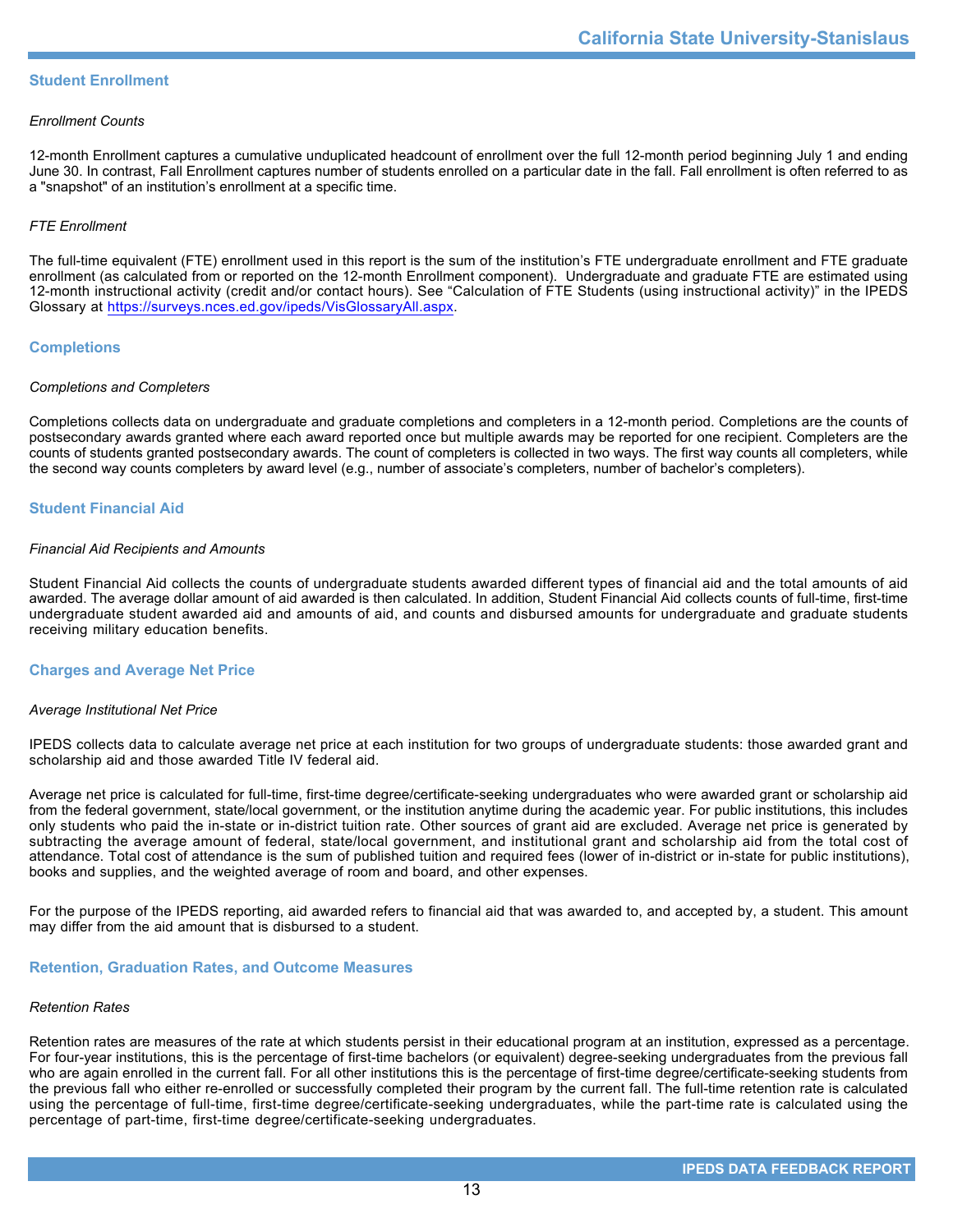## *Graduation Rates and Transfer-out Rate*

Graduation rates are those developed to satisfy the requirements of the Student Right-to-Know Act and Higher Education Act, as amended, and are defined as the total number of individuals from a given cohort of full-time, first-time degree/certificate-seeking undergraduates who completed a degree or certificate within a given percent of normal time to complete all requirements of the degree or certificate program; divided by the total number of students in the cohort of full-time, first-time degree/certificate-seeking undergraduates minus any allowable exclusions. Institutions are permitted to exclude from the cohort students who died or were totally and permanently disabled; those who left school to serve in the armed forces or were called up to active duty; those who left to serve with a foreign aid service of the federal government, such as the Peace Corps; and those who left to serve on an official church mission.

A further extension of the traditional Graduation Rates (GR) component which carries forward 100% and 150% graduation rates data previously reported in the GR component is the Graduation Rates 200% (GR200) component, which requests information on any additional completers and exclusions from the cohort between 151% and 200% normal time for students to complete all requirements of their program of study.

Transfer-out rate is the total number of students from the cohort who are known to have transferred out of the reporting institution (without earning a degree/award) and subsequently re-enrolled at another institution within the same time period; divided by the same adjusted cohort (initial cohort minus allowable exclusions) as described above. Only institutions with a mission that includes providing substantial preparation for students to enroll in another eligible institution are required to report transfers out.

### *Outcome Measures Data*

Alternative measures of student success are reported by degree-granting institutions to describe the outcomes of four degree/certificateseeking undergraduate student groups: First-time, full-time (FTFT); First-time, part-time (FTPT); Non-first-time, full-time entering (NFTFT); and Non-first-time, part-time entering (NFTPT). Additionally, each of the four cohorts collects data on two subcohorts: Pell grant recipients and non -Pell grant recipients. These measures provide the 4-year, 6-year, and 8-year award rates (or completions rates) after entering an institution. NCES calculates award rates by dividing a cohort's or subcohort's adjusted cohort into the number of total awards at 4-year, 6-year, and 8year status points.

The initial cohort can be revised and take allowable exclusions resulting in an adjusted cohort. Institutions are permitted to exclude from the initial cohort students who died or were totally and permanently disabled; those who left school to serve in the armed forces or were called up to active duty; those who left to serve with a foreign aid service of the federal government, such as the Peace Corps; and those who left to serve on an official church mission.

The highest award and the type of award (i.e., certificate, Associate's, or Bachelor's) are reported at each status point. For students who did not earn an undergraduate award after 8-years of entry, the enrollment statuses are reported as either still enrolled at the institution, or subsequently transferred out of the institution. Unlike the Graduation Rates data, all institutions must report on a full-year cohort (students entering July 1 of one year to June 30 to the next) and on their transfer out students, regardless if the institution has a mission that provides substantial transfer preparation.

### **Finance**

### *Core Revenues*

Core revenues for public institutions reporting under GASB standards include tuition and fees; government (federal, state, and local) appropriations and operating and nonoperating grants/contracts; private gifts, grants, and contracts (private operating grants/contracts plus gifts and contributions from affiliated entities); sales and services of educational activities; investment income; other operating and nonoperating sources; and other revenues and additions (capital appropriations and grants and additions to permanent endowments). "Other core revenues" include federal appropriations, sales and services of educational activities, other operating and nonoperating sources, and other revenues and additions.

Core revenues for private, not-for-profit institutions (and a small number of public institutions) reporting under FASB standards include tuition and fees; government (federal, state, and local) appropriations and grants/contracts; private gifts, grants and contracts (including contributions from affiliated entities); investment return; sales and services of educational activities; and other sources (a generated category of total revenues minus the sum of core and noncore categories on the Finance component). "Other core revenues" include government (federal, state, and local) appropriations, sales and services of educational activities, and other sources.

Core revenues for private, for-profit institutions reporting under FASB standards include tuition and fees; government (federal, state, and local) appropriations and grants/contracts; private grants/ contracts; investment income; sales and services of educational activities; and other sources (a generated category of total revenues minus the sum of core and noncore categories on the Finance component). "Other core revenues" include government (federal, state, and local) appropriations and other sources.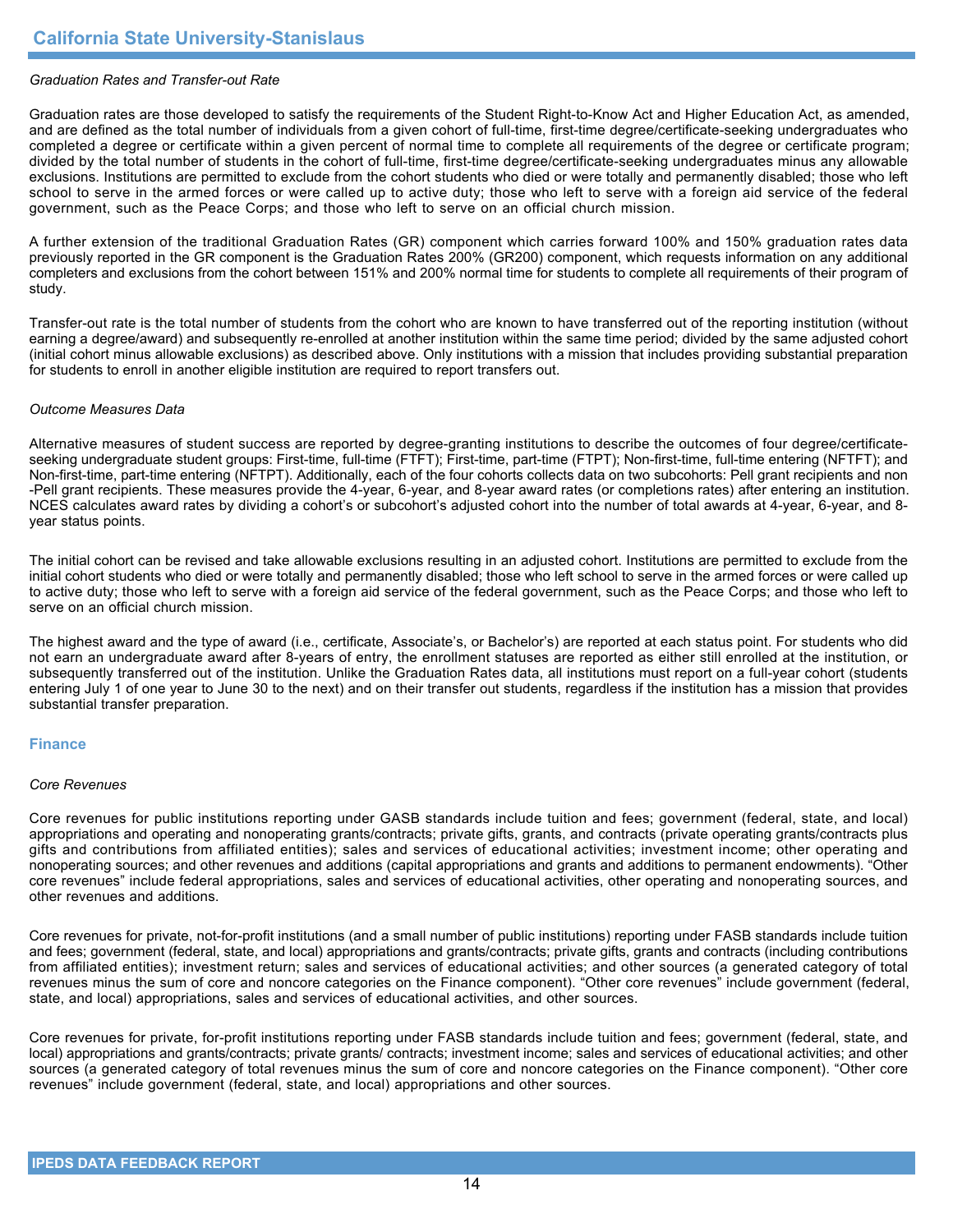At degree-granting institutions, core revenues exclude revenues from auxiliary enterprises (e.g., bookstores and dormitories), hospitals, and independent operations. Non-degree-granting institutions do no report revenue from auxiliary enterprises in a separate category, and thus may include these amounts in the core revenues from other sources.

## *Core Expenses*

Core expenses include expenses for instruction, research, public service, academic support, student services, institutional support, scholarships and fellowships (GASB) or net grant aid to students (FASB) and other expenses. Core expenses exclude expenses for auxiliary enterprises, hospitals, and independent operations. "Other core expenses" is the sum of grant aid/scholarships and fellowships and other expenses.

### *Endowment Assets*

Endowment assets, for public institutions under GASB standards, and private, not-for-profit institutions under FASB standards, include gross investments of endowment funds, term endowment funds, and funds functioning as endowment for the institution and any of its foundations and other affiliated organizations. Private, for-profit institutions under FASB do not hold or report endowment assets.

### *Salaries and Wages*

Salaries and wages for public institutions under GASB standards and private (not-for-profit and for-profit) institutions under FASB standards, include amounts paid as compensation for services to all employees regardless of the duration of service, and amounts made to or on behalf of an individual over and above that received in the form of a salary or wage.

## **Staff**

## *FTE Staff*

The full-time-equivalent (FTE) by occupational category is calculated by summing the total number of full-time staff and adding one-third of the total number of part-time staff. Occupational categories include instructional staff, research staff, public service staff, instructional support staff, management staff, and other occupations. Instructional staff are primarily engaged in teaching and do a combination of teaching, research, and/or public service. Research staff are staff whose primary function is research while public service staff are staff whose primary function is public service. Instructional support occupations include archivists, curators, and museum technicians; librarians and media collections specialists; librarian technicians; student and academic affairs and other education services occupations. Other staff include staff in service occupations; sales and related occupations; office and administrative support occupations; natural resources, construction, and maintenance occupations; production, transportation and material moving occupations; and military specific occupations. Graduate assistants are not included.

### *Equated Instructional Non-Medical Staff Salaries*

Institutions reported the number of full-time nonmedical instructional staff and their salary outlays by academic rank, gender, and the number of months worked (9-, 10-, 11-, and 12-months). Salary outlays for staff who worked 10-, 11-, and 12-months were equated to 9-months of work by multiplying the outlays reported for 10-months by 0.90, the outlays reported for 11 months by 0.818, and the outlays reported for 12 months by 0.75. The equated 10-, 11-, and 12-outlays were then added to the outlays for instructional staff that worked 9-months to generate a total 9-month equated salary outlay. The total 9-month equated outlay was then divided by total number of instructional non-medical staff to determine an equated 9-month average salary. This calculation was done for each academic rank. Salary outlays were not reported for staff that work less than 9-months and were excluded.

### *Student-to-Faculty Ratio*

Institutions can provide their institution's student-to-faculty ratio (i.e., student-to-instructional staff) for undergraduate programs or follow the NCES guidance in calculating their student-to-faculty ratio, which is as follows: the number of FTE students (using Fall Enrollment survey data) divided by total FTE instructional staff (using the total Primarily instruction + Instruction/research/public service staff reported in Human Resources component and adding any not primarily instructional staff that are teaching a credit course). For this calculation, FTE for students is equal to the number of the full-time students plus one-third the number of part-time students; FTE for instructional staff is similarly calculated. Students in "stand-alone" graduate or professional programs (such as, medicine, law, veterinary, dentistry, social work, or public health) and instructional staff teaching in these programs are excluded from the FTE calculations.